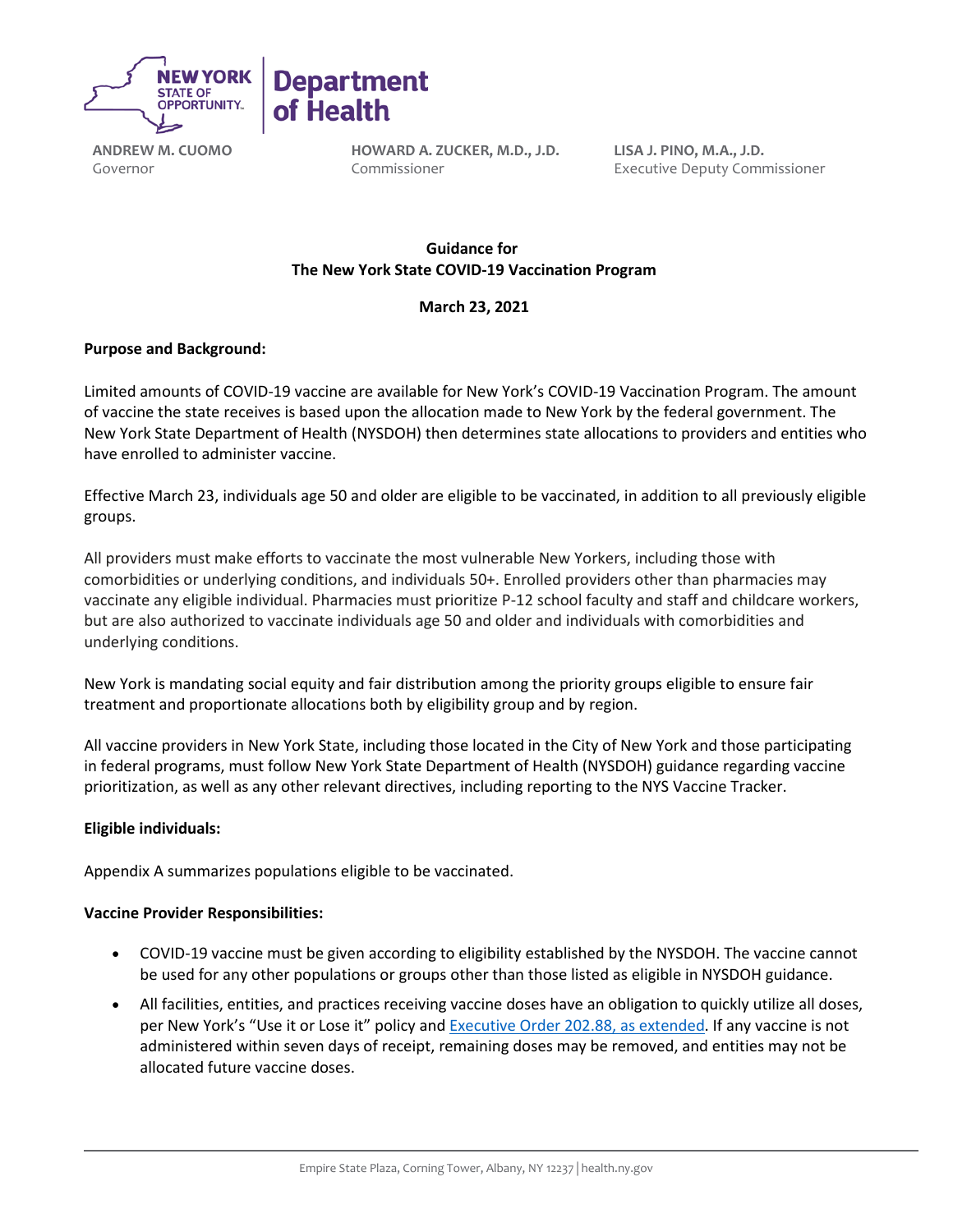- Any provider or entity not on track to administer all received doses to eligible populations within the week of receipt, must notify the state no later than the fifth day after receipt, at [CovidVaccineNotUsed@health.ny.gov,](mailto:CovidVaccineNotUsed@health.ny.gov) pursuant to [Executive Order 202.88,](https://www.governor.ny.gov/news/no-20288-continuing-temporary-suspension-and-modification-laws-relating-disaster-emergency) as extended.
- Vaccine cannot be redistributed to another facility, provider, practice, or department without prior approval and consent of the NYSDOH. Facilities needing to redistribute vaccine must submit a [completed redistribution form](https://coronavirus.health.ny.gov/system/files/documents/2021/03/vaccine-program-redistribution-combined-3.5.21-1958.pdf) t[o COVIDVaccineRedistribution@health.ny.gov](mailto:COVIDVaccineRedistribution@health.ny.gov) and must not redistribute until NYSDOH approval.
- A provider may transport vaccine to another location for the purpose of holding a limited duration vaccination clinic without prior approval from the NYSDOH; if the provider is administering the doses and reporting doses administered against their own inventory in NYSIIS, all unused vaccine must be transported back to the original location at the conclusion of the clinic that day. The provider must retain possession and control of the vaccine for the duration of the transport and administration.
- Those who are administering the vaccine should be prioritized to receive vaccine as soon as doses are available.
- All providers must keep a daily list of "standby" eligible individuals to be notified of open appointments for vaccine administration on short notice. As soon as providers are aware that there are more doses than people to be vaccinated, "standby" eligible individuals should be called, or other steps must be taken to bring additional eligible recipients to the facility or clinic before the acceptable use period expires. Standby lists must include eligible individuals for first and second doses. (See page 3 for further guidance.)
- Providers should not prefill more syringes than they can use within one hour. Prefilled syringes of Pfizer-BioNTech and Moderna vaccines must be used within 6 hours of filling; Janssen (Johnson & Johnson) vaccine must be used within two hours of filling. Excess prefilling can lead to waste if a clinic must end early or an excessive number of recipients fail medical screening or do not show up for their appointment. Please se[e Guidance on Use of COVID-19 Vaccine Doses Remaining at End of Day or Clinic](https://coronavirus.health.ny.gov/system/files/documents/2021/01/guidance_about_to_expire_remaining_doses_of_covid_19_vaccine011321.pdf)  [for Providers Participating in the New York State COVID-19](https://coronavirus.health.ny.gov/system/files/documents/2021/01/guidance_about_to_expire_remaining_doses_of_covid_19_vaccine011321.pdf) Vaccination Program for more information.
- All facilities or practices are required to track vaccine uptake among their staff and must furnish uptake data to the NYSDOH via HERDS survey, or as part of the daily NYS Vaccine Tracker.

Each provider that receives vaccine: 

- **MUST ensure that for each individual they vaccinate:**
	- o The individual displays evidence of completed NYS [COVID-19](https://forms.ny.gov/s3/vaccine) [Vaccine Form](https://forms.ny.gov/s3/vaccine) and attestation,
	- o The individual displays proof of eligibility, and
	- o The provider reports all relevant information in the NYS Vaccine Tracker and NYSIIS/CIR, as applicable.
- Will be notified about how much vaccine will be received.
- Must use all vaccine doses within seven days of receipt by rapidly deploying it to the eligible populations.
- Must prioritize vaccinating eligible staff and those who are administering the vaccine (if you are a new provider).
- All vaccine administered must be reported, using the New York State Immunization Information System (NYSIIS) or the Citywide Immunization Registry (CIR) in New York City, within 24 hours of administration.
- Vaccine Administrators **must also report additional information on all those vaccinated every Monday and Thursday** using the [COVID-19 Vaccine Tracker.](https://forms.ny.gov/s3/COVID-Vaccine-Tracker)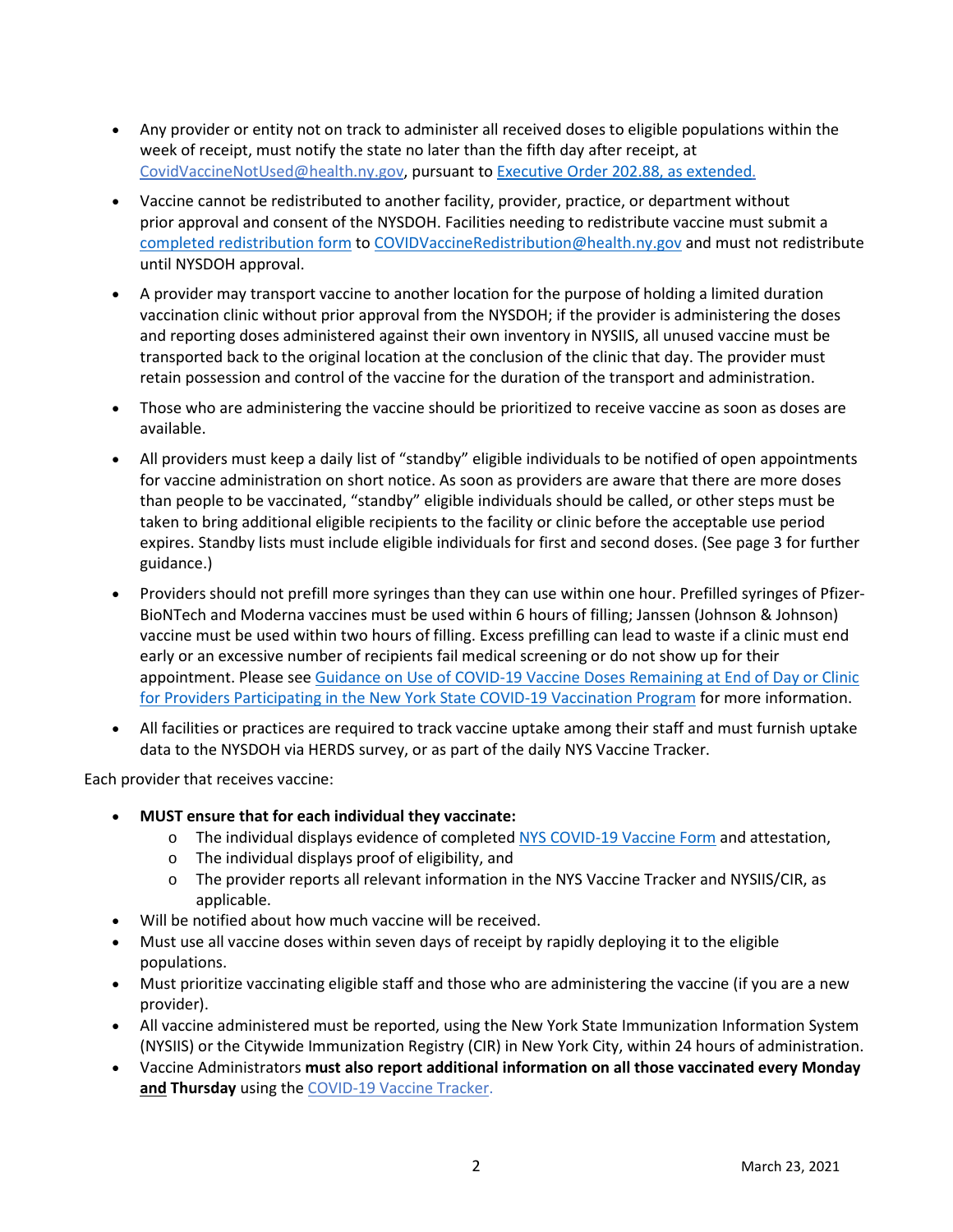#### **The Second COVID-19 Vaccine Dose**:

Pfizer-BioNTech and Moderna vaccines require two doses, whereas Janssen (Johnson & Johnson) vaccine requires only a single dose. The second dose must be administered 21 days (Pfizer-BioNTech vaccine) or 28 days (Moderna vaccine) after the first dose. To facilitate this, all providers **must** schedule the second dose appointment for recipients **at the time the first dose is administered**.

Limited circumstances may arise where individuals will need to receive their second dose at a different location than their first. Due to limited supply, each such circumstance must be evaluated to determine the most appropriate solution, including requiring the patient to return to original location if feasible, evaluating the impact of extending the interval between doses, or making arrangements for receipt of the second dose at a different provider. Providers who have determined that the individual cannot return to the location where they received their first dose should coordinate with the Hub Lead Hospital to find a provider who has extra second doses of the appropriate vaccine to vaccinate the individual.

Individuals must receive two doses of the same vaccine (e.g., you must receive two doses of the Pfizer-BioNTech vaccine or two doses of the Moderna vaccine). They are **not** interchangeable. Please se[e Guidance for](https://coronavirus.health.ny.gov/guidance-administration-second-dose)  [Administration of the Second Dose of COVID-19 Vaccine](https://coronavirus.health.ny.gov/guidance-administration-second-dose) for additional information regarding administration of the second dose.

**Do not reserve first dose vaccine for the second dose.**A second dose allocation will be automatically shipped to your facility in time for administration of the second dose at the required interval. **The vaccine included in the second shipment must be reserved for second doses.**Facilities will be notified of the timing and quantity of the second dose shipment so that it can be separated from first doses in your inventory.

New York State has adopted the Centers for Disease Control's (CDC's) Vaccine Inventory Management Guidance [\(https://www.cdc.gov/vaccines/covid-19/vaccine-inventory-management.html\)](https://www.cdc.gov/vaccines/covid-19/vaccine-inventory-management.html). This guidance requires providers, on a weekly basis, to review all missed appointments, as well as any other reason for a second dose to be unused after 42 days, and to repurpose any remaining doses as first doses.

Frozen second doses that are not beyond the 42-day window for scheduled administration must NOT be used as first doses. The only second doses that may be administered as first doses are those doses that are approaching their expiration or beyond use date, and providers must follow the process outlined in the Second Dose Guidance.

Any frozen second doses that are currently beyond the 42-day window should immediately be used as first doses. The State is encouraging that individuals age 50 years and older be prioritized, however, these doses can be administered to any eligible individual in accordance with NYS Vaccine Program Guidance. If an individual requests a second dose after missing the 42-day window, they should still be administered a second dose. There is no need to restart the series, pursuant to CDC guidance. Providers who have insufficient vaccine to administer a second dose that was delayed beyond the 42-day window should work with their Lead Hub Hospital, which maintains a second dose waiting list.

#### **Extra Doses of Pfizer-BioNTech and Moderna:**

Vials of both Pfizer-BioNTech and Moderna are expected to contain at least one extra dose of vaccine. Depending on the type of needle and syringes used, additional vaccine may remain in the vial. Vaccine administrators may use any extra vaccine that can be easily drawn up in a syringe to meet the full dose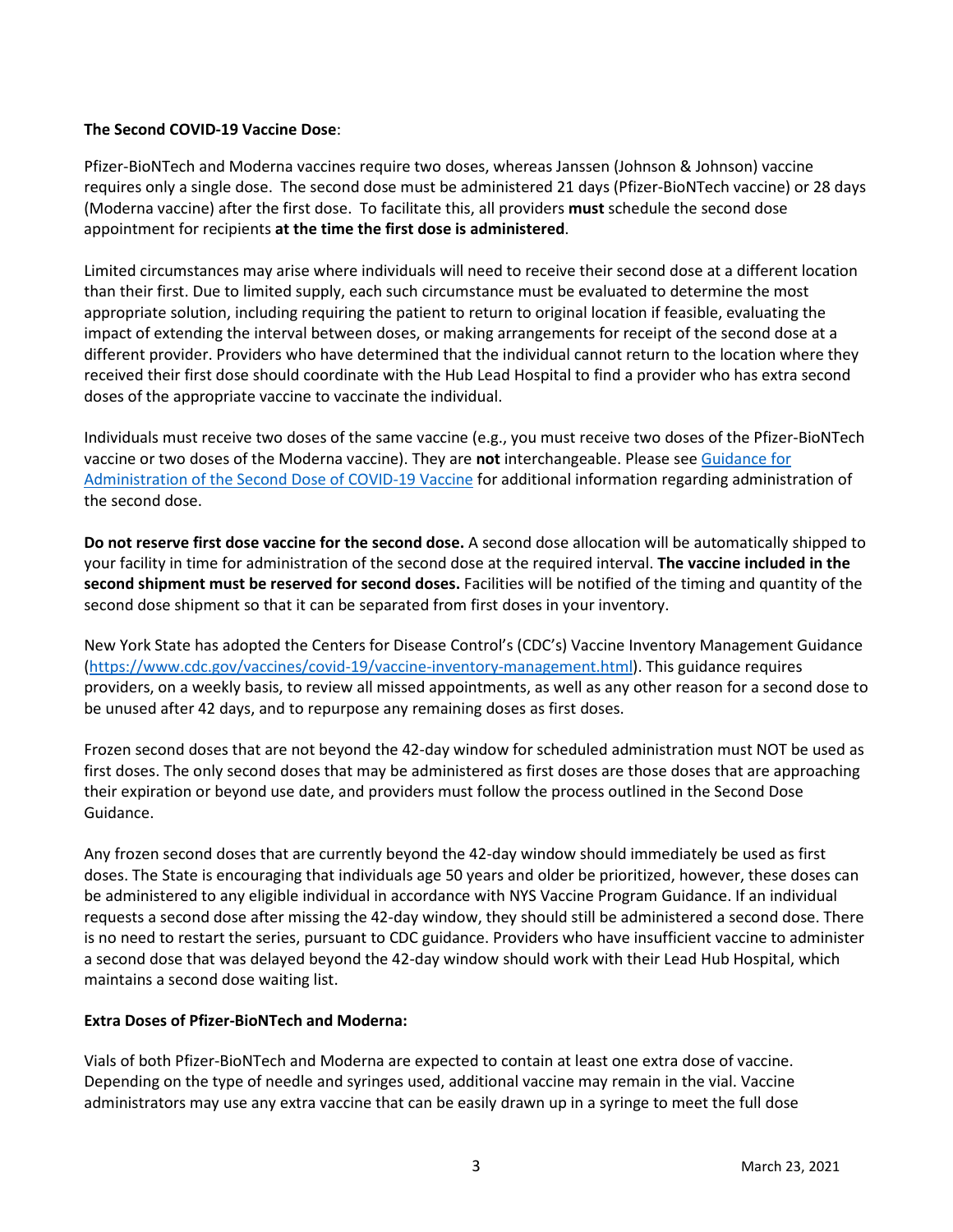requirements. Extra vaccine fluid from more than one vial **CANNOT** be combined to produce extra doses. This is particularly important because the vaccination does not contain preservatives. Enter all vaccines given into NYSIIS/CIR, including any additional vaccines given, however do not modify inventory in anticipation of extra doses. For additional information please see [Pfizer-BioNTech](https://coronavirus.health.ny.gov/system/files/documents/2020/12/pfizer_vaccine_guidance_doses.pdf) guidance and [Moderna](https://coronavirus.health.ny.gov/system/files/documents/2021/01/modernaextradosepackage.pdf) guidance for extra doses. Extra vaccine has not been observed in the Janssen (Johnson & Johnson) vials beyond the expected five doses.

#### **Remaining COVID-19 Vaccine Doses:**

All vaccine providers must plan accordingly to ensure every dose of vaccine is administered. Proper planning to avoid waste includes confirming the exact number of eligible recipients available to be vaccinated before drawing the first dose from a new vial.

All providers must keep a daily list of "stand by" eligible individuals to be notified for vaccine administration on short notice. As soon as providers are aware that there are more doses than people to be vaccinated, "standby" eligible individuals should be called, or other steps must be taken to bring additional eligible recipients to the facility or clinic before the acceptable use period expires. However, there may be times due to inclement weather, cancellations, or extra doses in vial, that there are doses of vaccine that remain at the close of business or the end of a vaccine clinic and no eligible individual can come in before the doses expire. ("Stand by" lists must include individuals eligible for first and second doses.)

If no eligible individuals are able to be vaccinated, vaccinate any consenting adult. Providers must report any vaccine administered pursuant to this authority to NYS DOH. As an example, pharmacists in this situation who had already vaccinated eligible populations, everyone public facing in the pharmacy department, and the "stand by" list, can then move on to vaccinate any other eligible individual or consenting adult, rather than letting doses expire. This exception is **ONLY** for the purpose of ensuring vaccine is not wasted and must be reported to NYSDOH.

As the NYS COVID-19 Vaccination Program opens to more populations, the need for this exception should greatly diminish. If this exception is utilized, providers must:

- Require anyone receiving the COVID-19 vaccine to complete the [New York State COVID-](https://forms.ny.gov/s3/vaccine)[19 Vaccine Form](https://forms.ny.gov/s3/vaccine) pursuant t[o Executive Order 202.86,](https://www.governor.ny.gov/news/no-20286-continuing-temporary-suspension-and-modification-laws-relating-disaster-emergency) as extended.
- Record any vaccine dose administered in NYSIIS/CIR within 24 hours of administration.
- Maintain a separate tracking sheet so that the amount of vaccine used for different groups is clearly documented, as well as to whom it was administered.
- Schedule a second dose at the time of administration.

Under all circumstances, providers must contact the Lead Hub Hospital and the local Department of Health to determine if any eligible individuals can be contacted to receive the vaccine before discarding any vaccine.

#### **Mandatory Vaccine Form:**

All individuals receiving the COVID-19 vaccine **must** complete the [New York State COVID-](https://forms.ny.gov/s3/vaccine)19 Vaccine Form for the first dose, and attest that they are eligible to be vaccinated. Pursuant t[o Executive Order 202.86,](https://www.governor.ny.gov/news/no-20286-continuing-temporary-suspension-and-modification-laws-relating-disaster-emergency) as extended, practices, providers, and entities must confirm adherence to this requirement at the time of vaccine administration.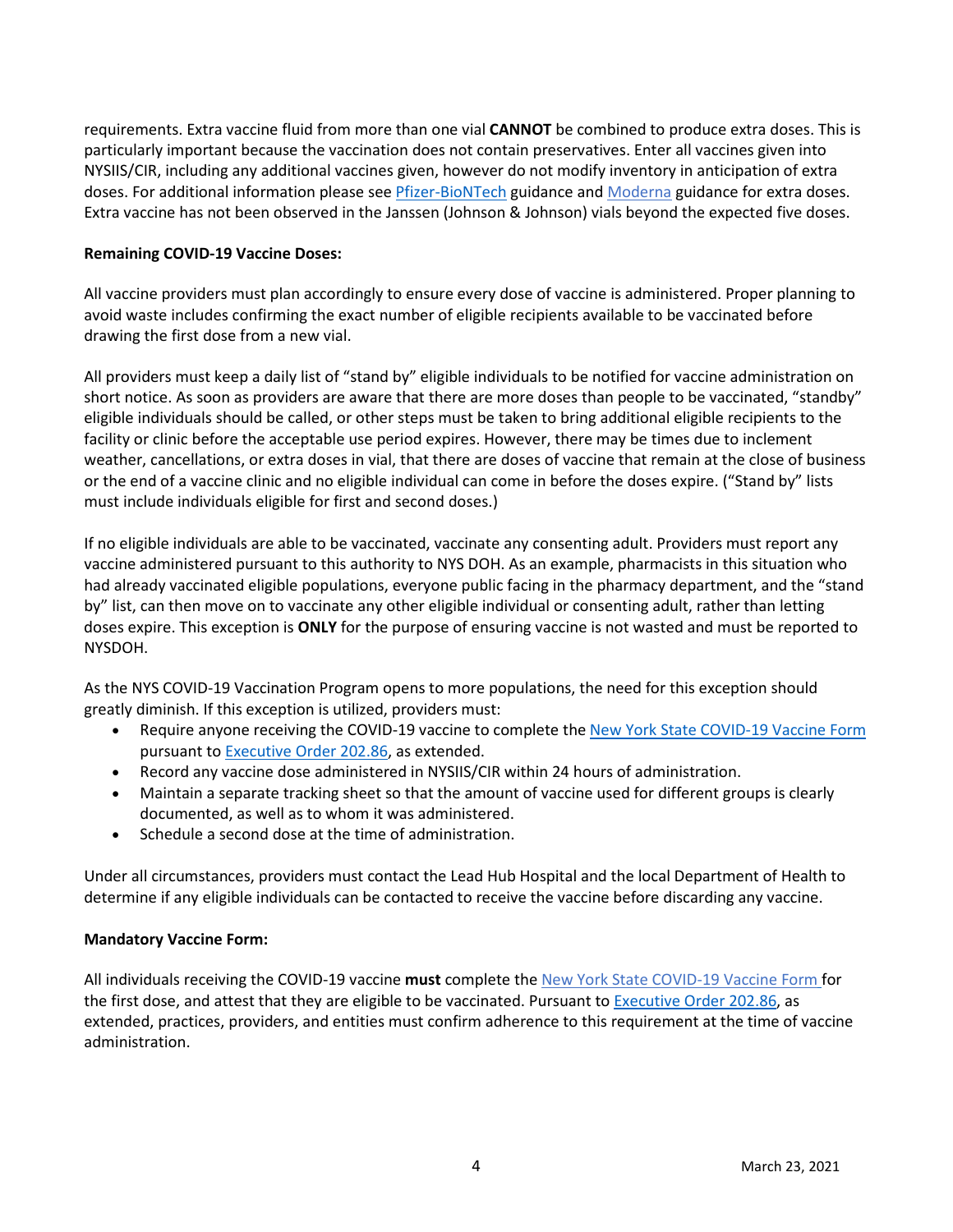# **Proof of Occupation or Eligibility**:

Individuals being vaccinated **must** provide proof of eligibility.

If an individual is eligible due to their work or employment status, they must prove they work or are employed **in** the State of New York, regardless of where they reside. Additionally, if an individual resides in New York but is employed or works in another state, such individual must show proof of residence in New York and proof of work or employment, regardless of where such work or employment occurs.

Proof of work or employment may include:

- an employee ID card or badge,
- a letter from an employer or affiliated organization,
- a pay stub, depending on the specific priority status, or
- display proof of work via an application (e.g., Uber, Lyft, DoorDash, etc.).

If an individual is eligible due to their age, they must produce proof of age and proof of residence in New York. To prove New York residence, an individual must show:

- One of the following: State or government-issued ID; consulate ID (if New York address is displayed); Statement from landlord; Current rent receipt or lease; Mortgage records; or
- Two of the following: Statement from another person; Current mail; School records.
- For age, such proof may include:
	- Driver's license or non-driver ID;
	- Birth certificate issued by a state or local government;
	- Consulate ID;
	- Current U.S passport or valid foreign passport;
	- Permanent resident card;
	- Certificate of Naturalization or Citizenship;
	- Life insurance policy with birthdate; or
	- Marriage certificate with birthdate.

Alternatively, employers or organizations can provide a list of staff who meet the eligibility criteria for vaccination. Do not vaccinate any person who does not have proof of their occupation, age, or priority status, as applicable, as well as proof of residence or employment[. Executive Order 202.86](https://www.governor.ny.gov/news/no-20286-continuing-temporary-suspension-and-modification-laws-relating-disaster-emergency) imposes monetary penalties for any provider vaccinating an individual who has not certified eligibility or for whom the provider otherwise has knowledge the individual is not a member of a priority group.

For individuals with certain comorbidities or underlying conditions, at state-operated mass vaccination sites, any of the following proof is acceptable to prove eligibility:

- Doctor's Letter, or
- Medical Information Evidencing Comorbidity, or
- Signed Certification.

Local health departments are authorized to determine what forms, or combination thereof, of the proof options listed above, are required in their jurisdiction for this population. Providers must be aware of the LHD policy for proof of comorbidity and must require individuals being vaccinated to show proof consistent with such policy.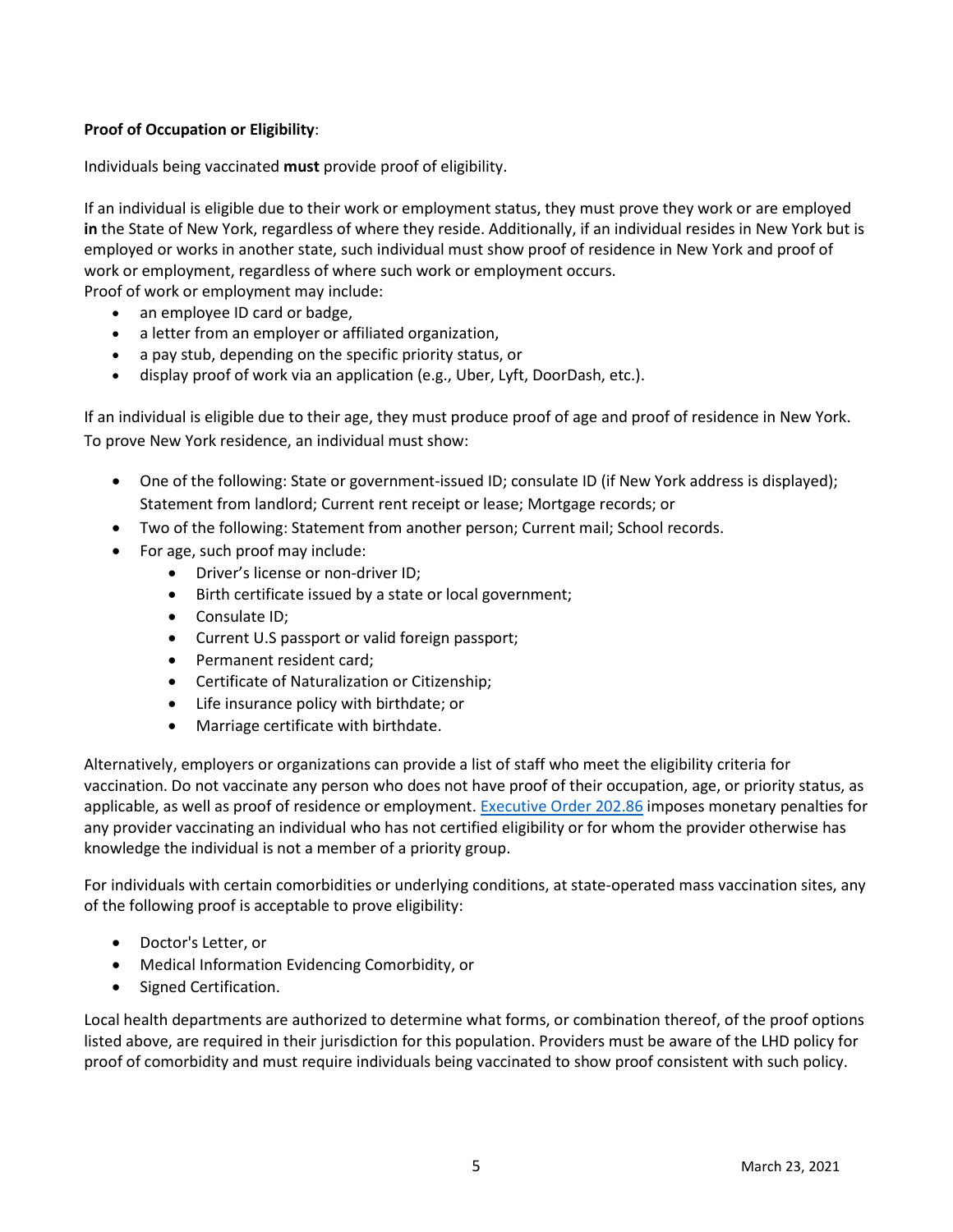The Department of Health will audit local compliance with the above to ensure ALL providers are complying with the proof requirements in the jurisdiction.

The mandatory [New York State COVID-](https://forms.ny.gov/s3/vaccine)[19 Vaccine Form](https://forms.ny.gov/s3/vaccine) includes a self-attestation regarding eligibility for vaccination and New York residence or employment in New York, which must be completed prior to vaccination.

#### **Vaccine Safety**:

Post-vaccination monitoring is an essential part of the COVID-19 vaccination program. The Centers for Disease Control and Prevention (CDC) is promoting and encouraging all those being vaccinated to participate in V-Safe, a smart-phone based application that will allow those vaccinated to enter their symptoms in the days after vaccination using text messaging. V-Safe also provides reminders for the second dose and telephone follow up for anyone who reports medically significant adverse events. V-Safe materials can be found at [http://www.cdc.gov/vsafe,](http://www.cdc.gov/vsafe) including a V-Safe information sheet. Please print out the information sheet and hand to each person vaccinated. You must report any adverse events that occur after vaccination to the Vaccine Adverse Events Reporting System (VAERS) a[t info@VAERS.org](mailto:info@VAERS.org) or by calling 1-800-822-7967.

#### **Equity**:

All workers who meet the eligibility criteria must be included, regardless of job title, location, or other status. For example, in a hospital, frontline workers include doctors, registered nurses, licensed practical nurses, certified nursing assistants, personal care assistants, environmental workers, ward clerks, dietary workers, and others who work on the same floor, ward, clinic or office and who have direct contact with COVID-19 patients must all be eligible for vaccination at the same time.

Effort must be made to do outreach to persons age 50 and older in all communities and settings. Persons in areas that have a high social vulnerability index are particularly vulnerable to COVID-19 and should be notified about how they can receive vaccine.

#### **Communicating the Plan:**

Please be sure to clearly communicate prioritization to all staff.  

This guidance is in effect from the date of issuance until it is updated, or additional guidance is issued by NYSDOH. For questions, please contact the New York State Department of Health, Bureau of Immunization at [COVID19vaccine@health.ny.gov.](mailto:COVID19vaccine@health.ny.gov)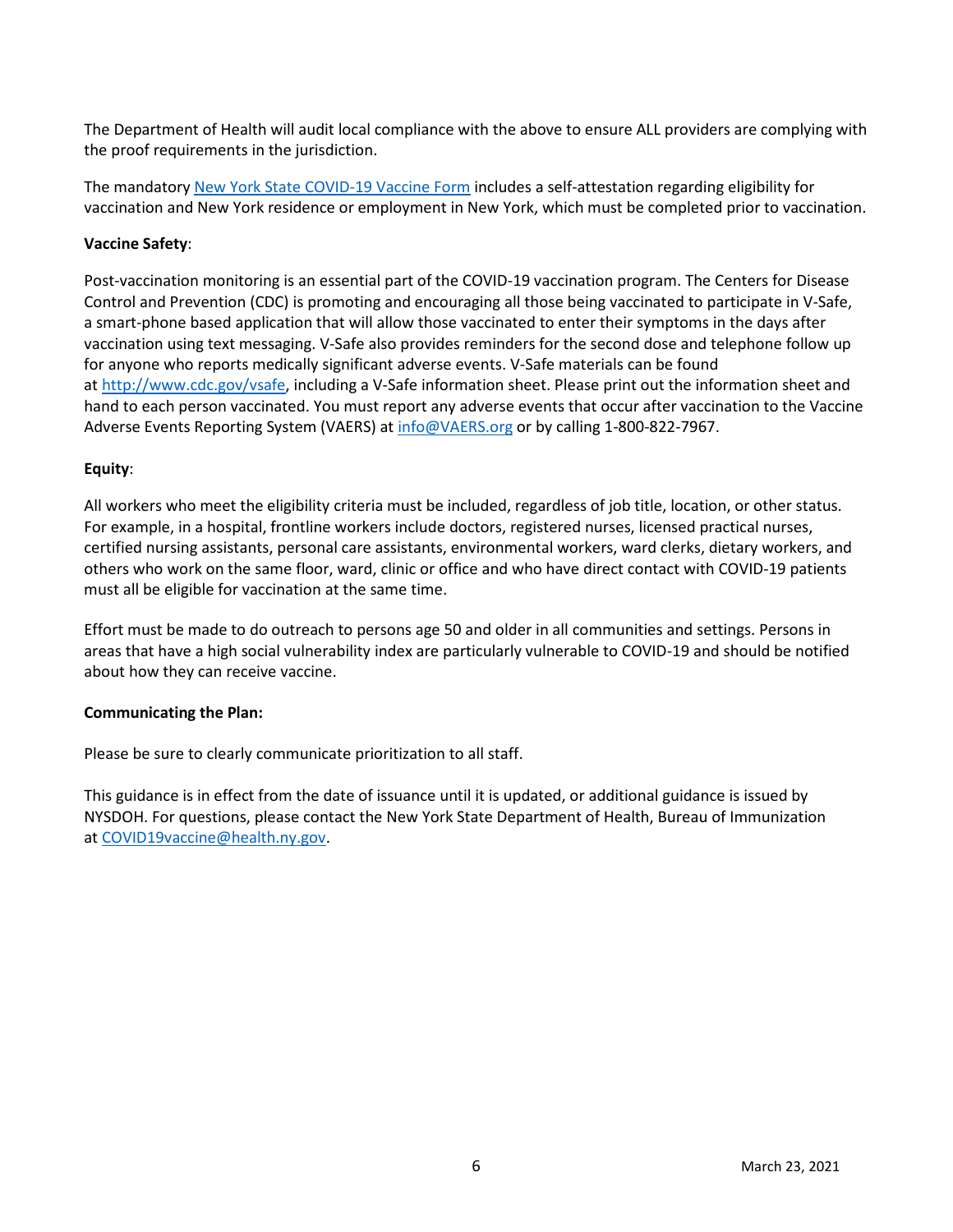## **New York State Vaccination Program Guidance Appendix A Priority Groups Eligible to be Vaccinated**

## **New Eligible Priority Groups beginning Wednesday, March 23, 2021**

• **New York Residents age 50 and older.**

**Individuals with one of the below comorbidities or underlying conditions are eligible to receive COVID-19 vaccine.[1](#page-6-0)** The list is subject to change as additional scientific evidence is published and as New York State obtains and analyzes additional state-specific data. Adults over the age of 16 with the following conditions due to increased risk of moderate or severe illness or death from the virus that causes COVID-19 are eligible:

- Cancer (current or in remission, including 9/11-related cancers);
- Chronic kidney disease;
- Pulmonary Disease, including but not limited to, COPD (chronic obstructive pulmonary disease), asthma (moderate-to-severe), pulmonary fibrosis, cystic fibrosis, and 9/11 related pulmonary diseases;
- Intellectual and Developmental Disabilities including Down Syndrome;
- Heart conditions, including but not limited to heart failure, coronary artery disease, cardiomyopathies, or hypertension (high blood pressure);
- Immunocompromised state (weakened immune system) including but not limited to solid organ transplant or from blood or bone marrow transplant, immune deficiencies, HIV, use of corticosteroids, use of other immune weakening medicines, or other causes;
- Severe Obesity (BMI 40 kg/m2), Obesity (body mass index [BMI] of 30 kg/m2 or higher but < 40 kg/m2);
- Pregnancy;
- Sickle cell disease or Thalassemia;
- Type 1 or 2 diabetes mellitus;
- Cerebrovascular disease (affects blood vessels and blood supply to the brain);
- Neurologic conditions, including but not limited to Alzheimer's Disease or dementia; and
- Liver disease.

# **Priority Groups Continuing to Be Eligible:**

- Healthcare Workers
	- o High-risk hospital and FQHC staff, including OMH psychiatric centers.
	- o Health care or other high-risk essential staff who come into contact with residents/patients working in LTCFs and long-term, congregate settings overseen by OPWDD, OMH, OCFS and OASAS, and residents in congregate living situations, run by the OPWDD, OMH, OCFS and OASAS.
	- o Staff of urgent care provider.
	- o Staff who administer COVID-19 vaccine.
	- $\circ$  All Outpatient/Ambulatory front-line, high-risk health care workers of any age who provide direct in-person patient care, or other staff in a position in which they have direct contact with patients (i.e., intake staff),

<span id="page-6-0"></span>**<sup>1</sup> Pharmacies are vaccinating only individuals from these populations.**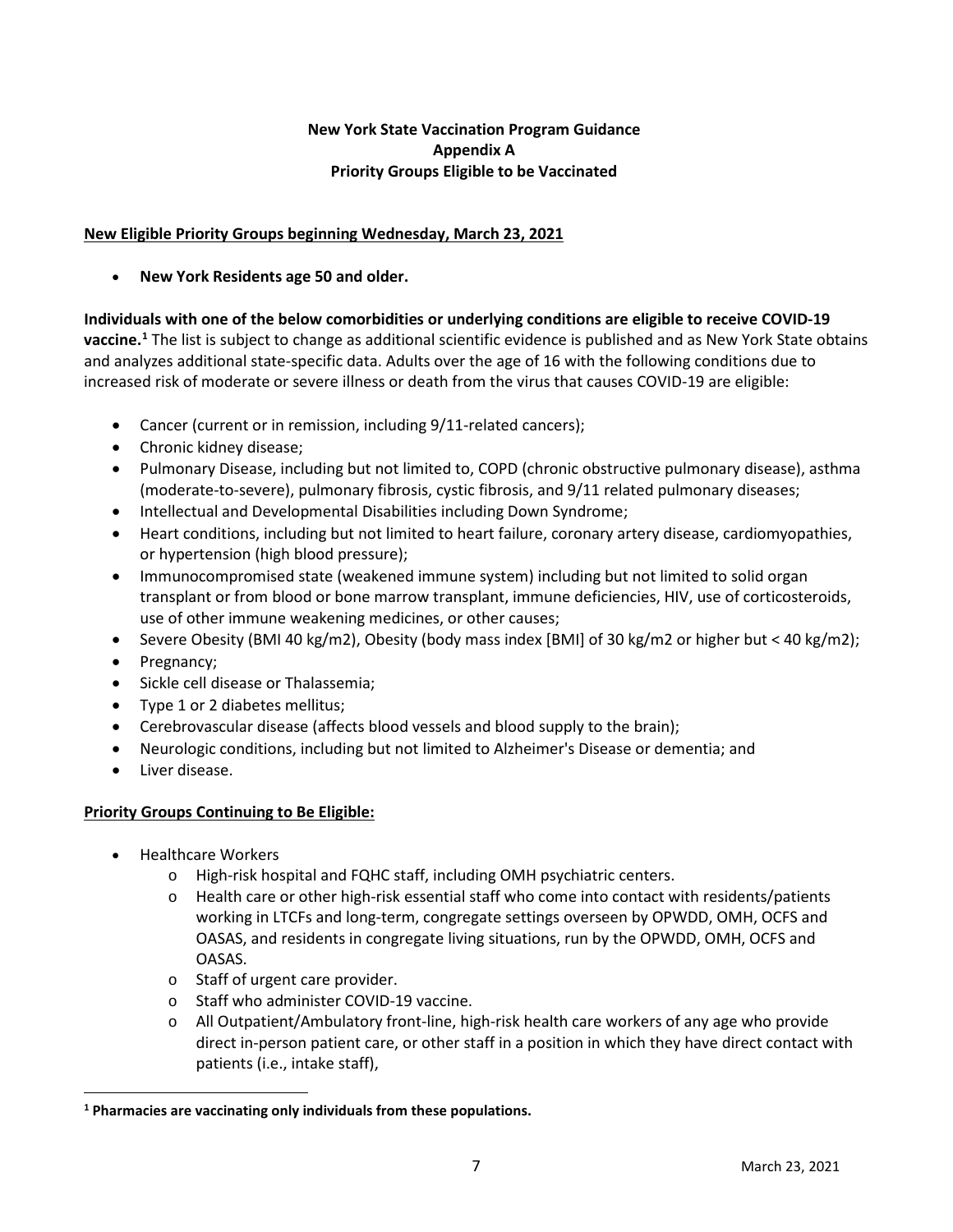- This includes, but is not limited to, individuals who work in private medical practices; hospital-affiliated medical practices; public health clinics; specialty medical practices of all types; dental practices of all types; dialysis workers; diagnostic and treatment centers; occupational therapists; physical therapists; speech therapists; phlebotomists and blood workers; behavioral health workers; midwives and doulas; and student health workers.
- $\circ$  All front-line, high-risk public health workers who have direct contact with patients, including those conducting COVID-19 tests, handling COVID-19 specimens and COVID-19 vaccinations.
- Certified NYS EMS provider, including but not limited to Certified First Responder, Emergency Medical Technician, Advanced Emergency Medical Technician, Emergency Medical Technician – Critical Care, Paramedic, Ambulance Emergency Vehicle Operator, or Non-Certified Ambulance Assistant.
- County Coroner or Medical Examiner, or employer or contractor thereof who is exposed to infectious material or bodily fluids.
- Licensed funeral director, or owner, operator, employee, or contractor of a funeral firm licensed and registered in New York State, who is exposed to infectious material or bodily fluids.
- Home care workers and aides, hospice workers, personal care aides, and consumer-directed personal care workers.
- Staff and residents of nursing homes, skilled nursing facilities, and adult care facilities.
- New York residents age 50 and older**[2](#page-7-0)**
- First Responder or Support Staff for First Responder Agency
	- o Fire
		- State Fire Service, including firefighters and investigators (professional and volunteer)
		- Local Fire Service, including firefighters and investigators (professional and volunteer)
	- o Police and Investigations
		- **State Police, including Troopers**
		- State Park Police, DEC Police, Forest Rangers
		- **SUNY Police**
		- **•** Sheriffs' Offices
		- County Police Departments and Police Districts
		- **EXECT:** City, Town, and Village Police Departments
		- **Transit or other Public Authority Police Departments**
		- State Field Investigations, including DMV, SCOC, Justice Center, DFS, IG, Tax, OCFS, SLA
	- o Public Safety Communications
		- Emergency Communication and PSAP Personnel, including dispatchers and technicians
	- o Other Sworn and Civilian Personnel
		- Court Officer
		- Other Police or Peace Officer
		- Support or Civilian Staff for Any of the Above Services, Agencies, or Facilities
- **Corrections** 
	- o State DOCCS Personnel, including correction and parole officers
	- o Local Jails and Correctional Facilities, including correction officers
	- o Local Probation Departments, including probation officers
	- o State Juvenile Detention and Rehabilitation Facilities
	- o Local Juvenile Detention and Rehabilitation Facilities

<span id="page-7-0"></span>**<sup>2</sup> Pharmacies are vaccinating only individuals from these populations.**